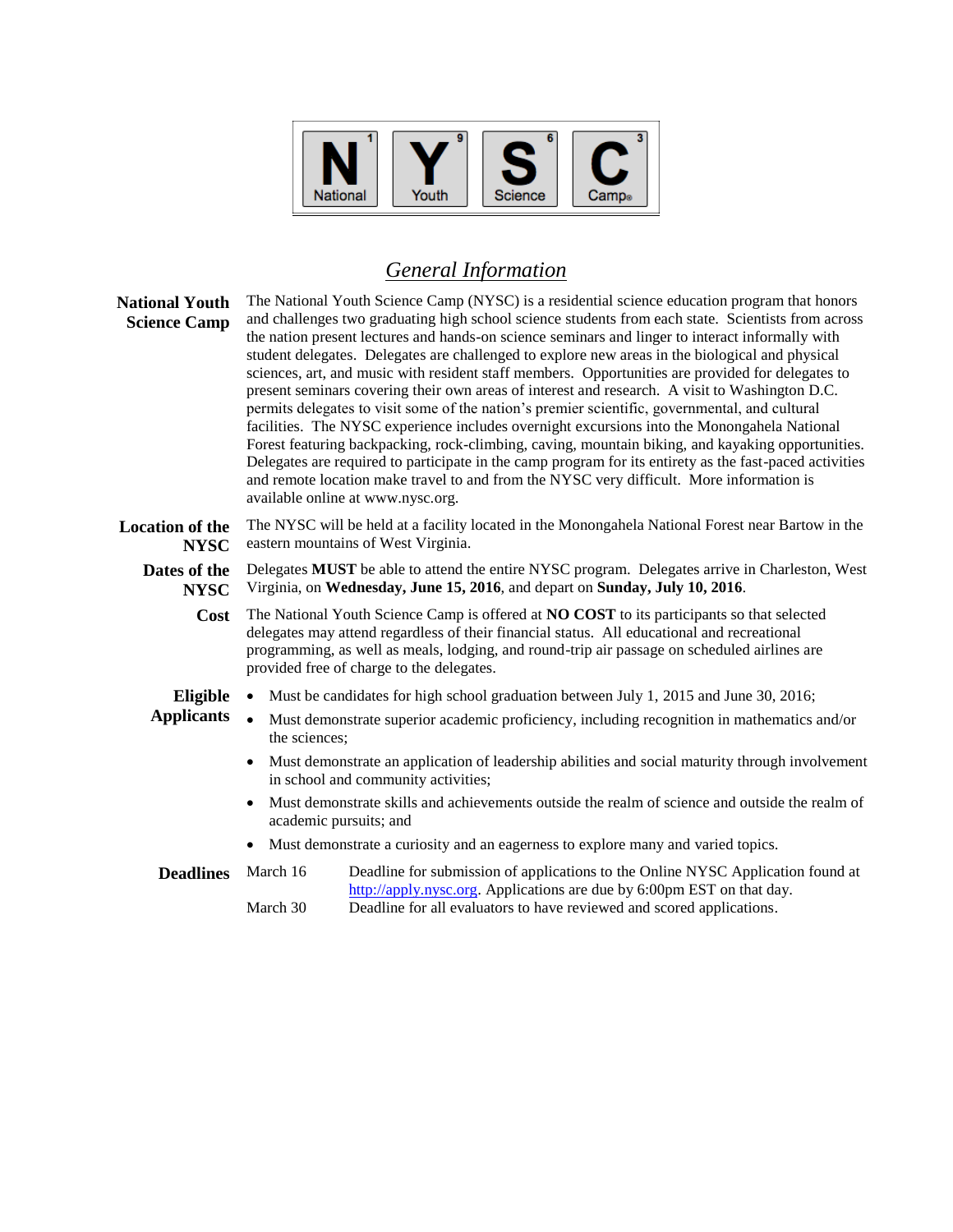## *Delegate Application Process*

## **Overview of the Application Process**

- 1. Potential applicants will go to http://apply.nysc.org using any modern web browser. This will be called this the *NYSC Application Landing Page*.
- 2. The applicant will click the "Sign Up>>" button on the *NYSC Application Landing Page* (http://apply.nysc.org). They may, alternatively, create an account using their Facebook, Twitter, or LinkedIn credentials. For this summary, these instructions will focus on the direct account registration process.
- 3. After clicking the "Sign Up>>" button, the applicant will enter their full name, E-mail address, password, and timezone.
- 4. After submitting this information, the account is created and an E-mail message is sent to the supplied E-mail address to confirm the registration. Applicants are directed to "please click on the link in the email to confirm the registration and activate the account."
- 5. After completing the account registration process, the applicant can log into the system from the *NYSC Application Landing Page* using their E-mail address and chosen password.
- 6. Once logged into the system, the applicant completes a list of tasks.
	- a. Completes a form providing additional contact information.
	- b. Completes a form providing contact information for one or two parents or guardians.
	- c. Completes a form providing information about their current school.
	- d. Uploads an application letter detailing his/her qualifications, how he/she would benefit from the NYSC experience, and his/her thoughts on the social impacts of science.
	- e. Uploads a current resume or curriculum vitae.
	- f. Uploads a transcript which include standardized test scores whenever possible.
	- g. Uploads standardized test scores that they have (SAT, ACT, PSAT, etc.).
	- h. Optionally uploads a photograph.
	- i. Provides the name and E-mail address of a teacher or research mentor who will provide a letter of support.
	- j. The applicant may log out of the system and return as many times as necessary to complete each of the steps. The current status of each step is indicated on their account page.
	- k. If and only if all of the required steps are complete (the photograph is the only optional component), then the applicant may press the "Submit Application" button. This button is accompanied by the following text: By submitting this application I certify that I meet the eligibility requirements and, to the best of my knowledge and belief, that all of the information submitted is true, correct,